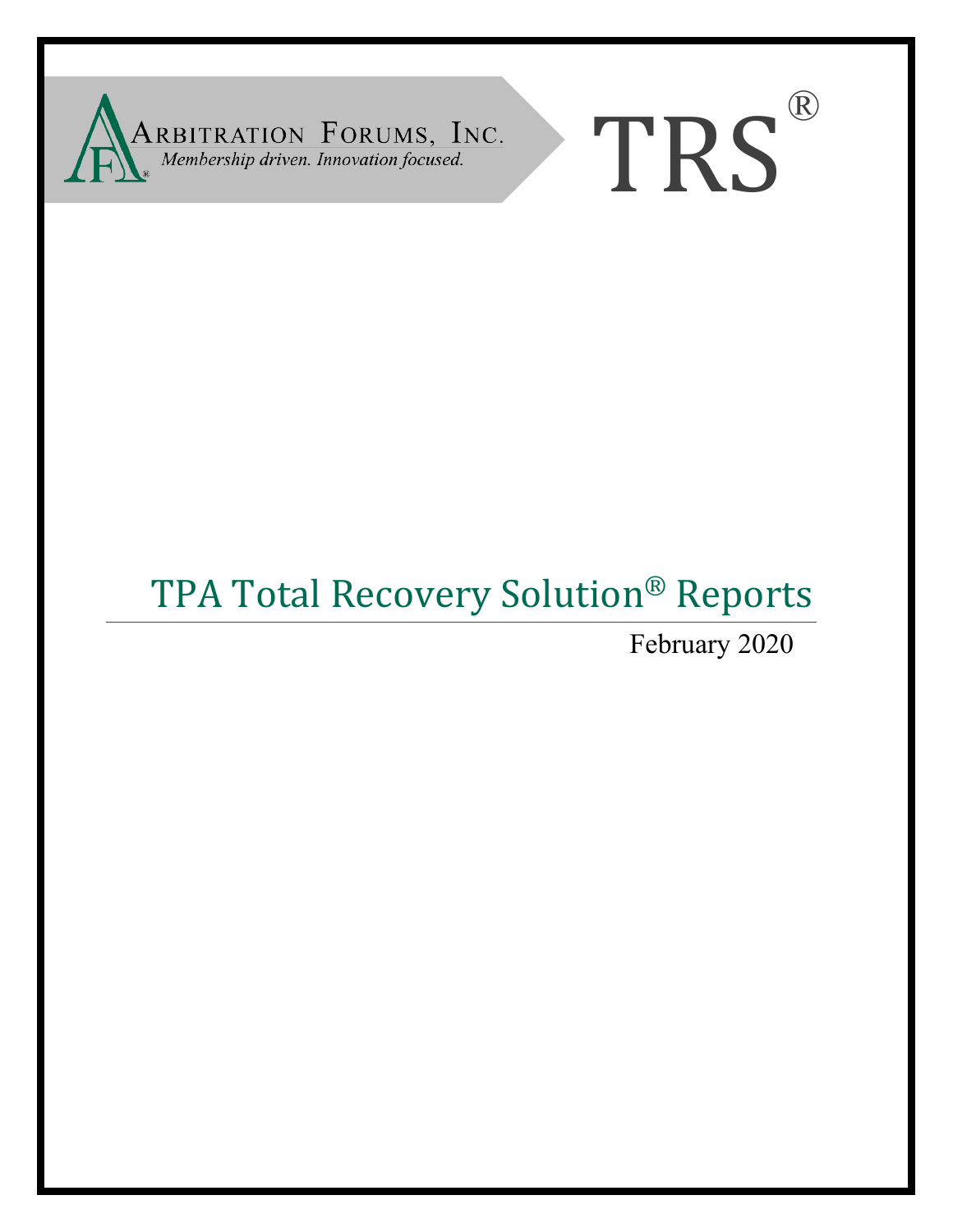

# **Contents**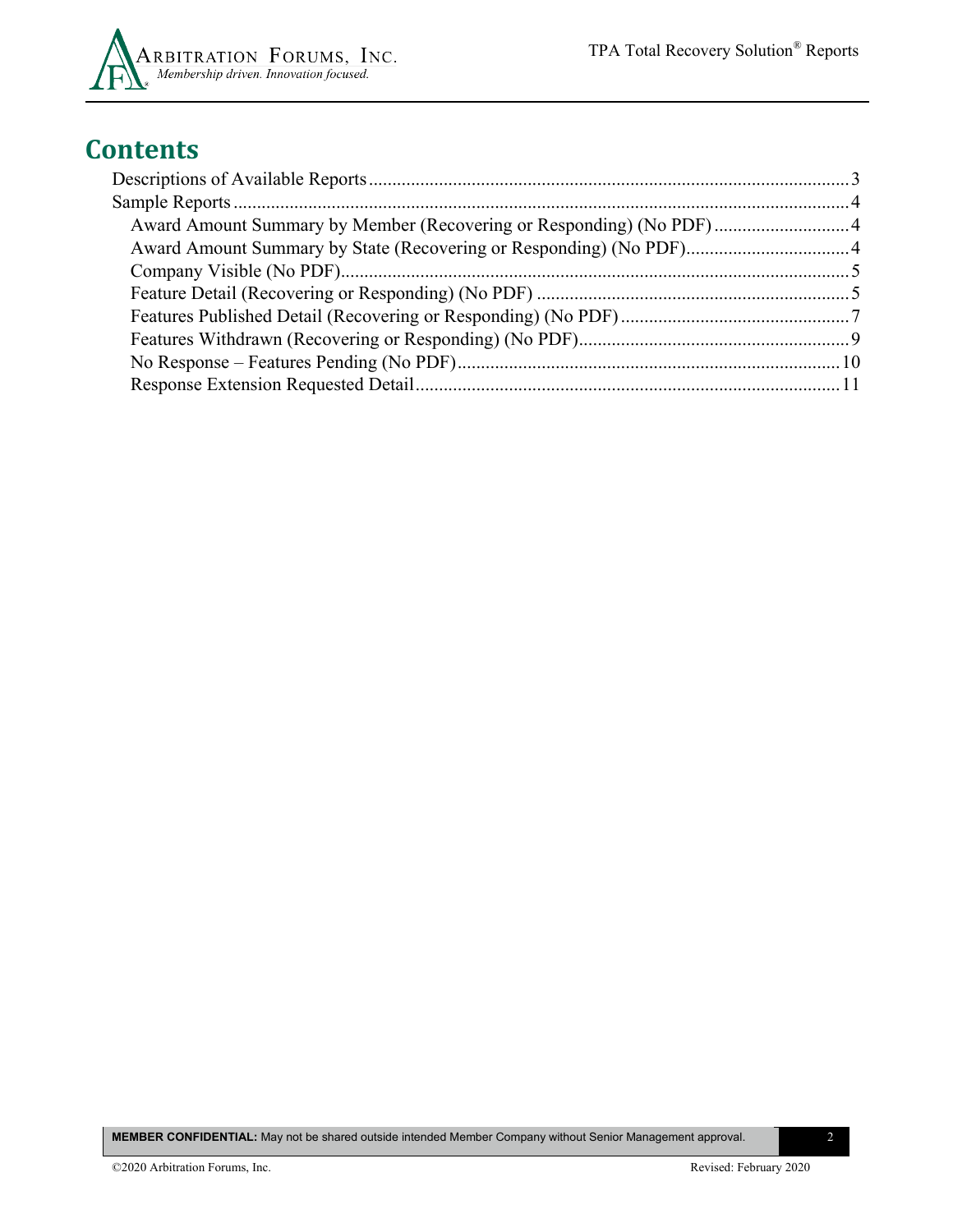# <span id="page-2-0"></span>**Descriptions of Available Reports**

| <b>Name of Report</b>                            | <b>Description</b>                                                                                                                                                                            |
|--------------------------------------------------|-----------------------------------------------------------------------------------------------------------------------------------------------------------------------------------------------|
| Award Amount Summary by Member                   | Provides summary-level data on features heard, damages<br>sought, amount awarded, and percentage awarded during<br>given timeframe, by member company.                                        |
| Award Amount Summary by State                    | Provides summary-level data on features heard, damages<br>sought, amount awarded, and percentage awarded during<br>given timeframe, by state and member company.                              |
| Company Visible                                  | Lists companies TPA can view and file on behalf of and<br>companies that can view TPA.                                                                                                        |
| Feature Detail (Recovering or Responding)        | Provides details for features filed or responded to by TPA<br>during a given timeframe, including damages sought, feature<br>status, member company, and claim rep. information.              |
| Features Published (Recovering or<br>Responding) | Provides details for features filed or responded to by TPA<br>and heard during given timeframe, including damages<br>sought, award amount, member company, and claim rep.<br>information.     |
| Features Withdrawn (Recovering or<br>Responding) | Provides details for features filed or responded to by TPA<br>and withdrawn during given timeframe, including damages<br>sought, award amount, member company, and claim rep.<br>information. |
| No Response – Features Pending                   | Lists features filed against member companies assigned to<br>TPA that have an outstanding response as of the date the report<br>is run.                                                       |
| Response Extension Requested Detail              | Lists response extensions requested at the summary and<br>feature level for assigned cases. Includes member company,<br>date requested, and claim representative information.                 |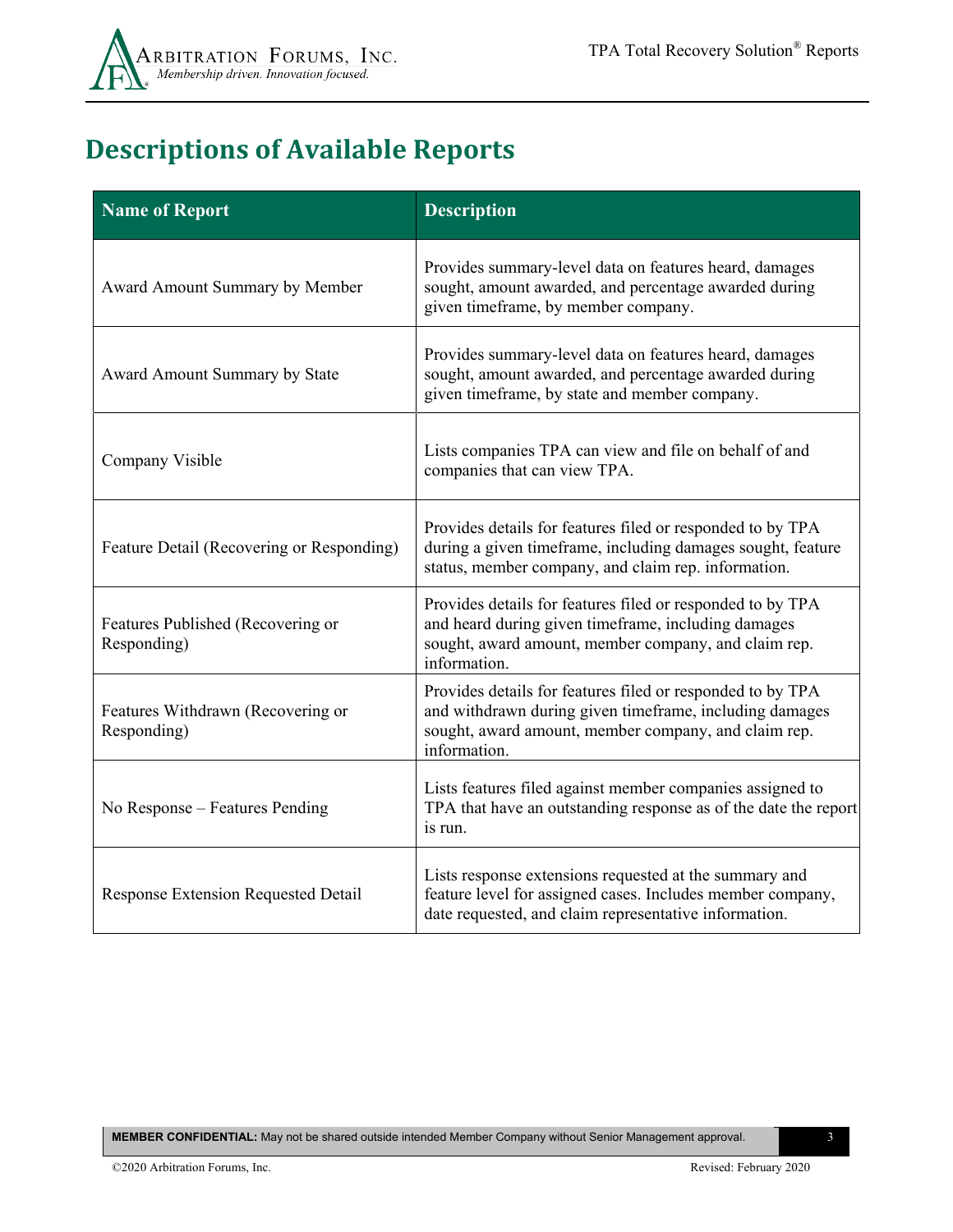

# <span id="page-3-0"></span>**Sample Reports**

# <span id="page-3-1"></span>**Award Amount Summary by Member (Recovering or Responding) (No PDF)**

| <b>Arbitration Forums, Inc.</b><br>ARBITRATION FORUMS, INC.<br>TPA - Recovering Award Amount Summary by Member<br>Features Heard between 01/01/2018 and 07/25/2019<br><b>All Member Companies</b> |                      |                    |         |  |
|---------------------------------------------------------------------------------------------------------------------------------------------------------------------------------------------------|----------------------|--------------------|---------|--|
| <b>Features Heard</b>                                                                                                                                                                             | <b>Total Damages</b> | <b>Total Award</b> | % Award |  |
| $\overline{2}$                                                                                                                                                                                    | \$3,579.90           | \$3,276.63         | 92%     |  |
|                                                                                                                                                                                                   | \$3,599.99           | \$2,433.32         | 68%     |  |
| \$7,179.89<br>80%<br>\$5,709.95<br>Totals:<br>3                                                                                                                                                   |                      |                    |         |  |
|                                                                                                                                                                                                   |                      |                    |         |  |

MEMBER CONFIDENTIAL: May not be shared outside Arbitration Forums, Inc. or intended Member Company without Senior Management AND Member Company approval. Report Generated: 07/25/2019  $1\,$ 



### **Arbitration Forums, Inc.**

### TPA - Responding Award Amount Summary by Member Company Features Heard between 01/01/2019 and 02/28/2019

### **All Member Companies**

| <b>Member Company</b> | <b>Features Heard</b> | <b>Total Damages</b> | <b>Total Award</b> | % Award |
|-----------------------|-----------------------|----------------------|--------------------|---------|
| Alpha Insurance Co    |                       | \$6,254.00           | \$1,876.20         | 30%     |
| Beta Insurance Co     |                       | \$4,599.14           | \$1,379.74         | 30%     |
| Totals:               |                       | \$10,853.14          | \$3,255.94         | 30%     |

MEMBER CONFIDENTIAL: May not be shared outside Arbitration Forums, Inc. or intended Member Company without Senior Management AND Member Company approval. Report Generated: 07/25/2019

## <span id="page-3-2"></span>**Award Amount Summary by State (Recovering or Responding) (No PDF)**



### **Arbitration Forums, Inc.**

### TPA - Recovering Award Amount Summary by State Features Heard between 01/01/2018 and 07/25/2019

**All Member Companies** 

|               |                       |                      |                    |         | Industry |
|---------------|-----------------------|----------------------|--------------------|---------|----------|
| <b>State</b>  | <b>Features Heard</b> | <b>Total Damages</b> | <b>Total Award</b> | % Award | % Award  |
| Puerto Rico   |                       | \$3,579.90           | \$3,276.63         | 92%     | 92%      |
| West Virginia |                       | \$3,599.99           | \$2,433.32         | 68%     | 68%      |
| Totals:       |                       | \$7,179.89           | \$5,709.95         | 80%     | 80%      |

MEMBER CONFIDENTIAL: May not be shared outside Arbitration Forums, Inc. or intended Member Company without Senior Management AND Member Company approval. Report Generated: 07/25/2019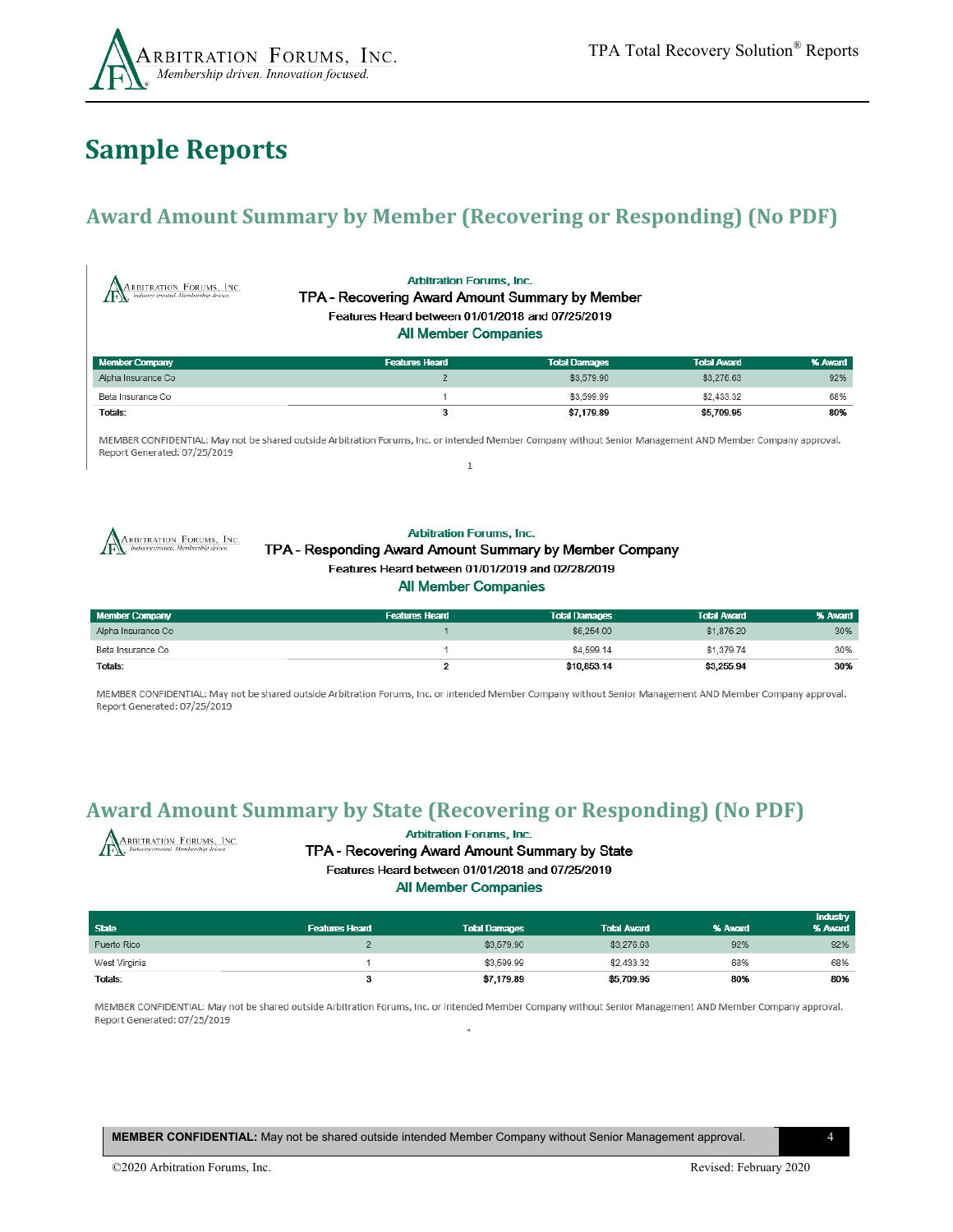

ARBITRATION FORUMS, INC.

### **Arbitration Forums, Inc.** TPA - Responding Award Amount Summary by State Features Heard between 01/01/2018 and 07/25/2019 **All Member Companies**

| State         | <b>Features Heard</b> | <b>Total Damages</b> | <b>Total Award</b> | % Award | <b>Industry</b><br>% Award |
|---------------|-----------------------|----------------------|--------------------|---------|----------------------------|
| Arkansas      | $\overline{2}$        | \$6,767.44           | \$5,317.96         | 79%     | 79%                        |
| Delaware      | 3                     | \$10,881.00          | \$6,444.25         | 59%     | 59%                        |
| Florida       | 8                     | \$25,883.40          | \$11,701.76        | 45%     | 42%                        |
| Hawaii        | 2                     | \$4,906.33           | \$0.00             | 0%      | 35%                        |
| Puerto Rico   |                       | \$3,777.77           | \$0.00             | 0%      | 0%                         |
| West Virginia |                       | \$4,840.00           | \$2,243.00         | 46%     | 46%                        |
| Wyoming       |                       | \$4,700.00           | \$0.00             | 0%      | 0%                         |
| Totals:       | 18                    | \$61,755.94          | \$25,706.97        | 42%     | 42%                        |

MEMBER CONFIDENTIAL: May not be shared outside Arbitration Forums, Inc. or intended Member Company without Senior Management AND Member Company approval. Report Generated: 07/25/2019

# <span id="page-4-0"></span>**Company Visible (No PDF)**

| YOUR COMPANY       | PARADOX INSURANCE SERVICES |
|--------------------|----------------------------|
| OTHER COMPANY CODE | 04514                      |
| OTHER COMPANY NAME | <b>BETA INSURANCE CO</b>   |
| RELATIONSHIP TYPE  | I SEE.                     |

# <span id="page-4-1"></span>**Feature Detail (Recovering or Responding) (No PDF)**

| A | <b>OCCURRENCE STATUS</b> |                     |
|---|--------------------------|---------------------|
| B | AF CASE ID               | 180000085D-C1       |
| C | AF FILING ID             | 180000085D-C1-D1    |
| D | AF FEATURE ID            | 180000085D-C1-P1-F1 |
| E | <b>COUNTER FEATURE</b>   | N                   |
| F | FEATURE SUBMIT DATE      | 12/19/2018          |
| G | RESPONSE SUBMITTED       | Y                   |
| H | RESPONSE DUE DATE        | 01/18/2019          |
|   | RESPONSE DATE            | 12/19/2018          |
|   | READY TO HEAR DATE       | 12/27/2018          |
| K | LOSS DATE                | 12/17/2018          |
|   | LOSS CITY                |                     |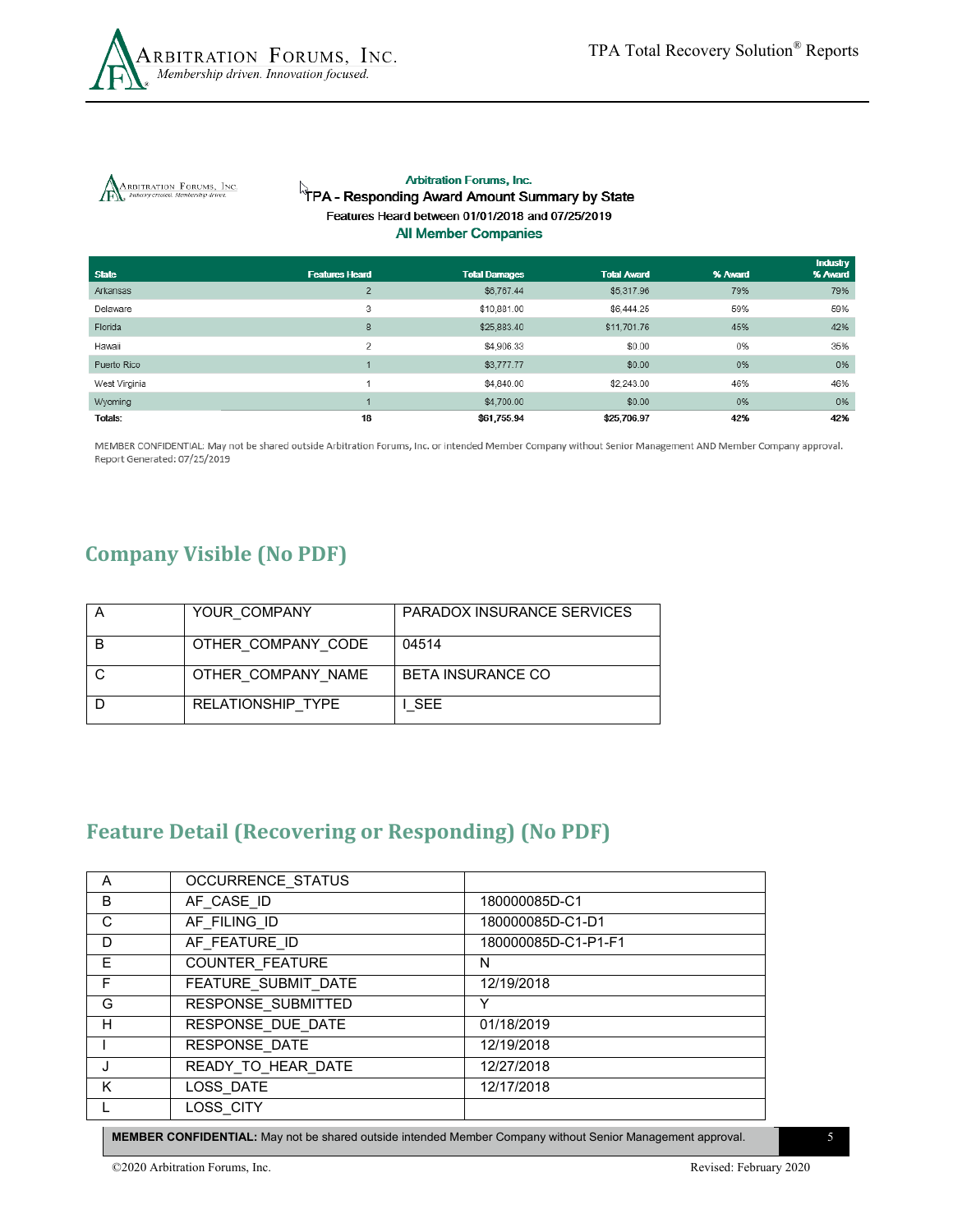

| м         | LOSS_STATE                      | CA                            |
|-----------|---------------------------------|-------------------------------|
| N         | LOSS_STATE_NM                   | California                    |
| O         | TPA_COCODE                      | 04515                         |
| P         | TPA CONAME                      | PARADOX INSURANCE SERVICES    |
| Q         | <b>TPA SUBSID</b>               | 0002                          |
| R.        | TPA SUBSID NAME                 | PARADOX INSURANCE SERVICES OF |
|           |                                 | <b>CALIFORNIA</b>             |
| S         | RECOVERING_COCODE               | 04513                         |
| T.        | RECOVERING CONAME               | <b>ALPHA</b>                  |
| U         | <b>RECOVERING SUBSID</b>        | 0002                          |
| V         | RECOVERING SUBSID NAME          | <b>ALPHA</b>                  |
| W         | RECOV CO CLAIMNO                | UG201812194121                |
| X         | RECOV CO REPFNAME               | <b>JOE</b>                    |
| Y         | RECOV_CO_REPLNAME               | <b>DEMANDER</b>               |
| Ζ         | RECOV REMIT ADDR1               | 1130 Manhattan Beach Blvd     |
| AA.       | RECOV_REMIT_ADDR2               |                               |
| AB        | <b>RECOV REMIT CITY</b>         | Manhattan Beach               |
| AC        | RECOV_REMIT_STATE               | CA                            |
| AD        | RECOV_REMIT_ZIP                 | 90266                         |
| AE        | RECOV REP EMAIL                 | Testolfnotify@arbfile.org     |
| AF        | RECOV REP PHONE                 | 813-931-4140                  |
| AG        | RECOV_INSFNAME                  | <b>FAR</b>                    |
| AH        | RECOV INSLNAME                  | IS                            |
| AI        | ADVERSE COCODE                  | 04514                         |
| AJ        | ADVERSE CONAME                  | <b>BETA</b>                   |
| AK        | ADVERSE SUBSID                  | 0002                          |
| <b>AL</b> | ADVERSE SUBSID NAME             | <b>BETA</b>                   |
| AM        | ADVERSE CO CLAIMNO              | UG201812194122                |
| AN        | <b>FEATURE TYPE</b>             | <b>FEATURE</b>                |
| AO        | <b>COVERAGE NAME</b>            | Collision                     |
| AP        | POLICY TYPE                     | <b>Auto Policy</b>            |
| AQ        | CASH VALUE                      |                               |
| AR        | FEATURE NAME                    | 2018 HONDA                    |
| AS        | <b>FEATURE DEC PUBLISH DATE</b> |                               |
| AT        | FEATURE_STATUS                  | In Hearing                    |
| AU        | DAMAGES SOUGHT                  | \$3,970.00                    |
| AV        | COMPANY PAID DAMAGES            | \$3,649.00                    |
| AW        | <b>DEDUCTIBLE</b>               | \$446.00                      |
| AX        | LEGAL FEES                      | \$0.00                        |
| AY        | <b>PAYMENTS</b>                 | \$125.00                      |
| AZ        | PERSONAL_REP_COLL_HEARING       | N                             |
| BA        | PANEL OF THREE COLL HEARING     | N                             |
| BB        | ESH                             | Y                             |
|           |                                 |                               |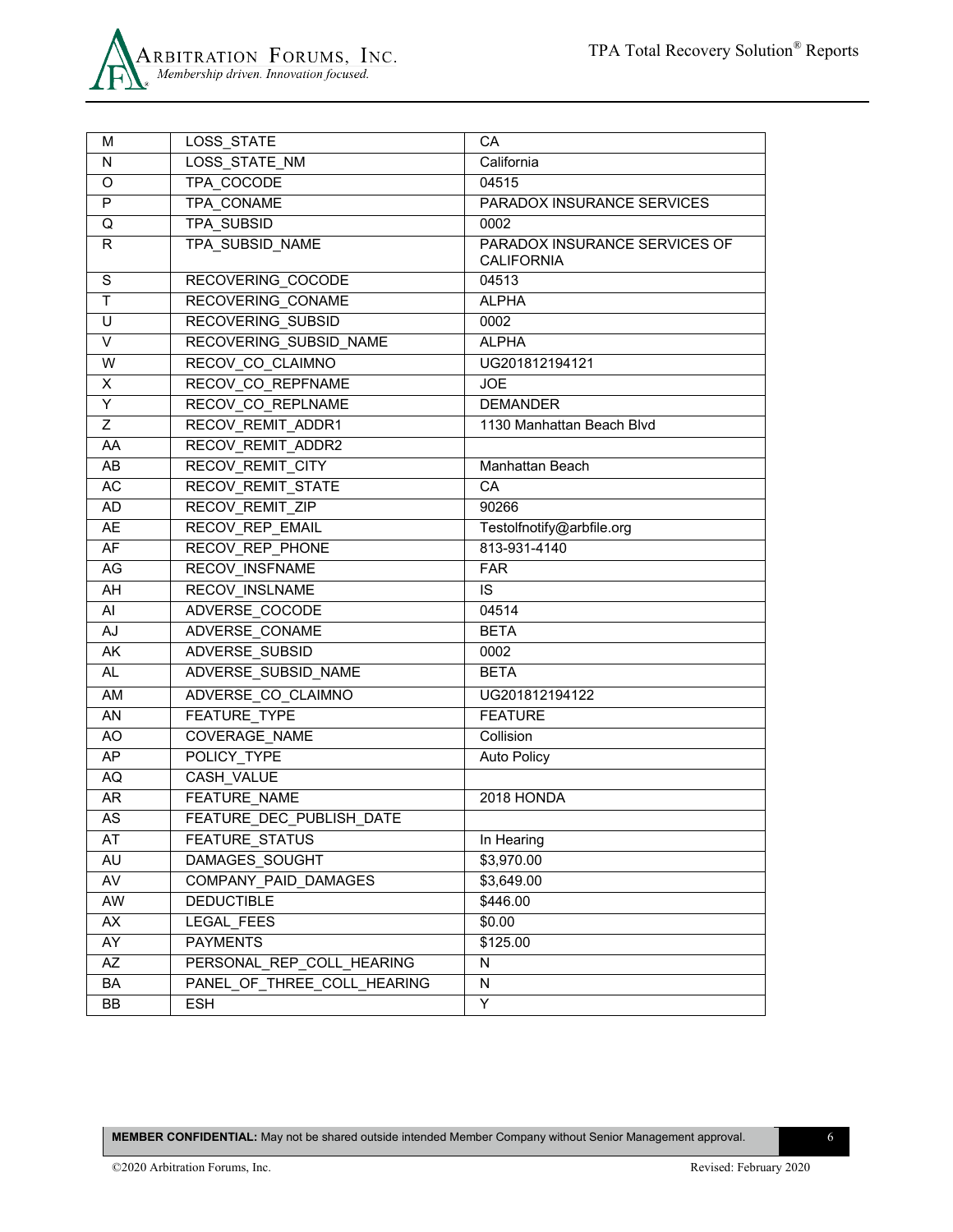

# <span id="page-6-0"></span>**Features Published Detail (Recovering or Responding) (No PDF)**

| A                       | AF CASE ID                    | 1800000367-C1                               |
|-------------------------|-------------------------------|---------------------------------------------|
| B                       | AF FILING ID                  | 1800000367-C1-D2                            |
| C                       | AF FEATURE ID                 | 1800000367-C1-P2-F1                         |
| D                       | <b>COUNTER FEAT</b>           | Y                                           |
| Е                       | <b>FEATURE SUBMIT DATE</b>    | 04/17/2018                                  |
| F                       | <b>RESPONSE SUBMITTED</b>     | Y                                           |
| G                       | <b>RESPONSE_DUE_DATE</b>      | 05/17/2018                                  |
| H                       | <b>RESPONSE DATE</b>          | 04/17/2018                                  |
| $\overline{1}$          | READY TO HEAR DATE            | 04/17/2018                                  |
| J                       | LOSS DATE                     | 04/09/2018                                  |
| Κ                       | LOSS_CITY                     |                                             |
| L                       | LOSS STATE                    | PR.                                         |
| M                       | <b>LOSS STATE NM</b>          | Puerto Rico                                 |
| N                       | TPA COCODE                    | 04515                                       |
| O                       | TPA_CONAME                    | PARADOX INSURANCE SERVICES                  |
| P                       | <b>TPA SUBSID</b>             | 0002                                        |
| Q                       | TPA SUBSID NAME               | PARADOX INSURANCE SERVICES<br>OF CALIFORNIA |
| R.                      | RECOVERING COCODE             | 04513                                       |
| D                       | RECOVERING CONAME             | ALPHA INSURANCE CO                          |
| $\mathsf{T}$            | RECOVERING SUBSID             | 0002                                        |
| $\overline{\mathsf{U}}$ | <b>RECOVERING SUBSID NAME</b> | ALPHA INSURANCE OF FLORIDA                  |
| V                       | RECOV CO CLAIMNO              | CASPERSCLAIMNUMBER                          |
| W                       | RECOVERING PARTY REPFNAME     | <b>JOE</b>                                  |
| X                       | RECOVERING PARTY REPLNAME     | <b>DEMANDER</b>                             |
| Υ                       | RECOVERING PARTY ADDR1        | 1130 Manhattan Beach Blvd                   |
| Z                       | RECOVERING PARTY ADDR2        |                                             |
| AA                      | RECOVERING_PARTY_CITY         | Manhattan Beach                             |
| AB                      | RECOVERING PARTY REMIT STATE  | CA                                          |
| <b>AC</b>               | RECOVERING PARTY REMIT ZIP    | 90266                                       |
| AD                      | RECOVERING PARTY REP EMAIL    | Testolfnotify@arbfile.org                   |
| <b>AE</b>               | RECOVERING PARTY REP PHONE    | 813-931-4140                                |
| AF                      | RECOVERING PARTY INSFNAME     | <b>CASPER</b>                               |
| AG                      | RECOVERING PARTY_INSLNAME     | <b>JONES</b>                                |
| AH                      | ADVERSE_COCODE                | 04514                                       |
| Al                      | ADVERSE CONAME                | BETA INSURANCE CO                           |
| <b>AJ</b>               | <b>ADVERSE SUBSID</b>         | 0002                                        |
| AK                      | ADVERSE SUBSID NAME           | BETA INSURANCE OF COLORADO                  |
| AL                      | ADVERSE CO CLAIMNO            | BB20180417TPARESP1399                       |
| AM                      | FEATURE TYPE                  | <b>FEATURE</b>                              |
| AN                      | <b>COVERAGE NAME</b>          | Collision                                   |
| AO                      | POLICY TYPE                   | <b>Auto Policy</b>                          |
| AP                      | FEATURE NAME                  | 2007 TOYOTA                                 |
| AQ                      | FEATURE DEC PUBLISH DATE      | 04/17/2018                                  |
| AR                      | STATUS TYPE                   | <b>DECPUB</b>                               |
| AS                      | DAMAGES_SOUGHT                | \$1,235.35                                  |

**MEMBER CONFIDENTIAL:** May not be shared outside intended Member Company without Senior Management approval. 7

©2020 Arbitration Forums, Inc. Revised: February 2020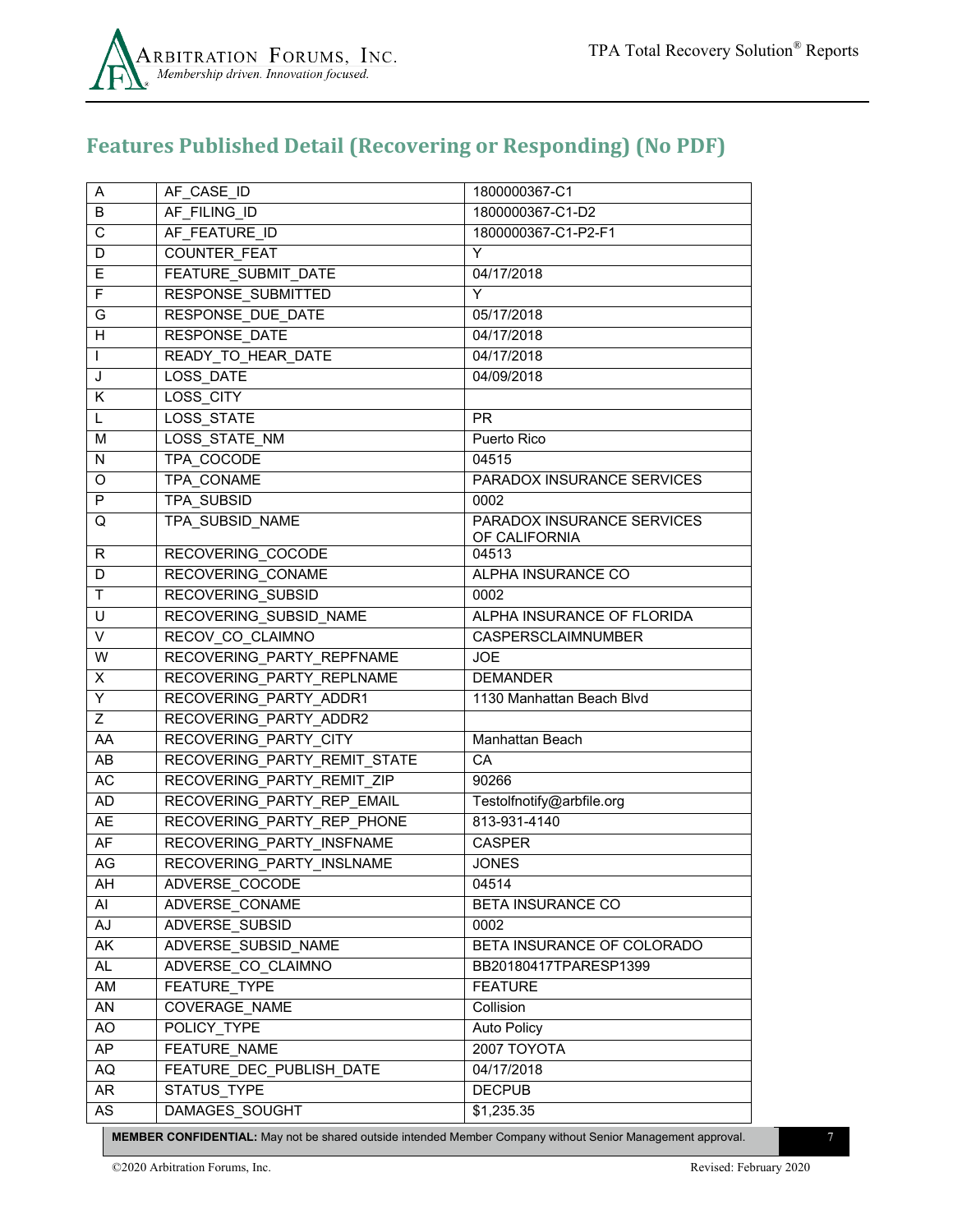

| AT        | COMPANY PAID DAMAGES SOUGHT | \$1,212.12 |
|-----------|-----------------------------|------------|
| AU        | DEDUCTIBLE AMT              | \$0.00     |
| AV        | <b>LEGAL FEES</b>           | \$23.23    |
| AW        | <b>PAYMENTS</b>             | \$0.00     |
| AX        | RECOVERABLE AMOUNT          | \$932.08   |
| AY        | DAMAGES_AWARD AMT           | \$909.09   |
| AZ        | DEDUCTIBLE AWARD AMT        | \$0.00     |
| BA        | PAYMENT AWARD AMT           | \$0.00     |
| BB.       | LEGAL FEES AWARD AMT        | \$22.99    |
| <b>BC</b> | TOTAL AWARD AMT             | \$932.08   |
| <b>BD</b> | ADVERSE_LIAB_ADMITTED       |            |
| <b>BE</b> | ADVERSE LIAB PROVEN         |            |
| <b>BF</b> | DAMAGE DISPUTE              | Y          |
| <b>BG</b> | PERSONAL_REP_COLL_HEARING   | N          |
| <b>BH</b> | PANEL OF THREE COLL HEARING | N          |
| BI        | <b>ESH</b>                  | N          |
|           |                             |            |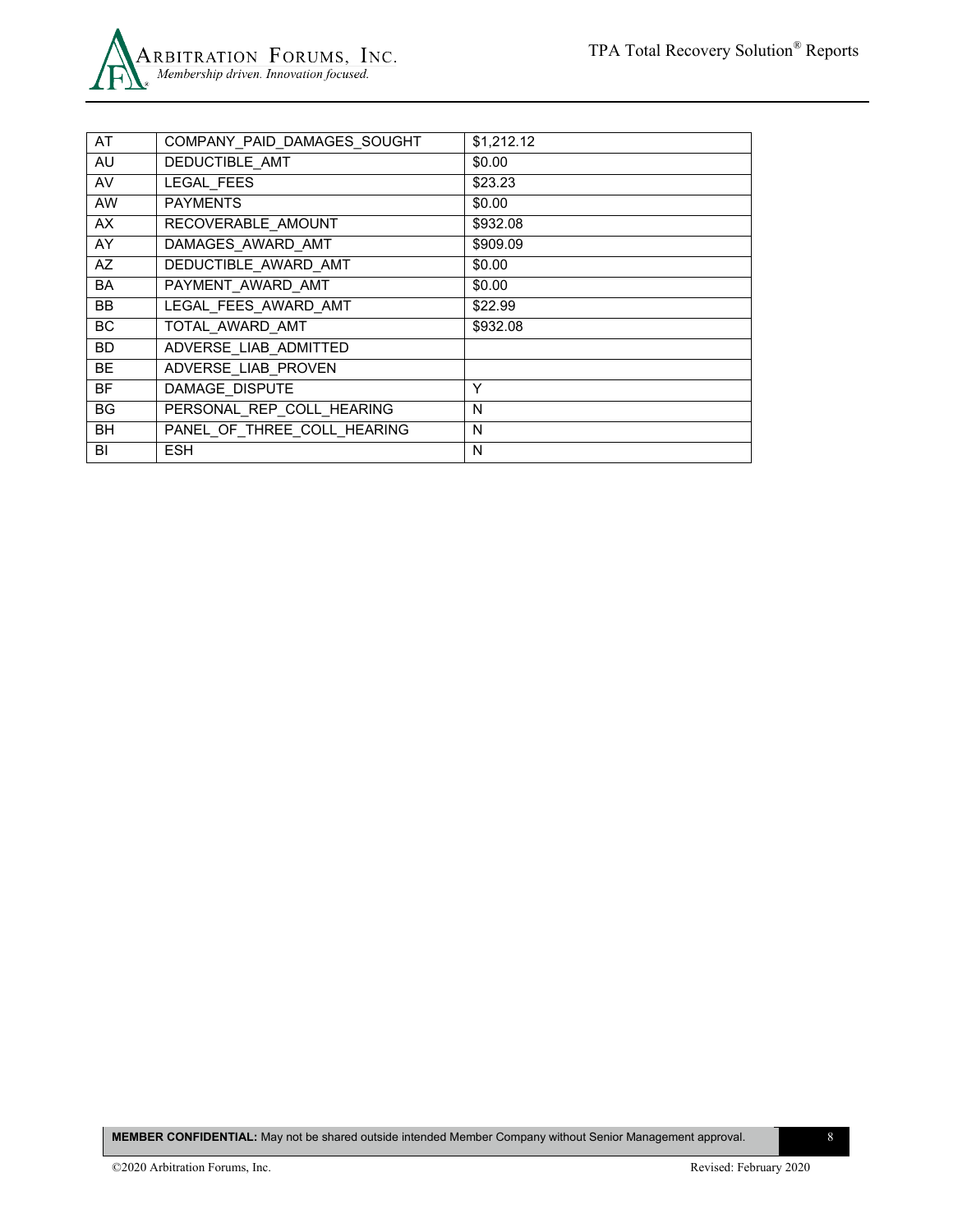

# <span id="page-8-0"></span>**Features Withdrawn (Recovering or Responding) (No PDF)**

| A                       | AF CASE ID                   | 18000006C3-C1              |
|-------------------------|------------------------------|----------------------------|
| B                       | AF FILING ID                 | 18000006C3-C1-D1           |
| C                       | AF FEATURE ID                | 18000006C3-C1-P1-F1        |
| D                       | <b>COUNTER FEAT</b>          | N                          |
| E                       | <b>FEATURE SUBMIT DATE</b>   | 10/05/2018 13:23           |
| $\overline{F}$          | <b>RESPONSE SUBMITTED</b>    | N                          |
| G                       | <b>RESPONSE DUE DATE</b>     | 11/05/2018 00:00           |
| H                       | RESPONSE DATE                |                            |
| $\mathbf{I}$            | READY TO HEAR DATE           |                            |
| J                       | <b>LOSS DATE</b>             | 03/15/2018 00:00           |
| Κ                       | <b>LOSS CITY</b>             | Spokane                    |
| L                       | <b>LOSS STATE</b>            | <b>WA</b>                  |
| M                       | LOSS STATE NM                | Washington                 |
| N                       | TPA COCODE                   | 04515                      |
| O                       | TPA CONAME                   | PARADOX INSURANCE SERVICES |
| P                       | <b>TPA SUBSID</b>            | 0002                       |
| Q                       | TPA SUBSID NAME              | PARADOX INSURANCE SERVICES |
|                         | <b>RECOVERING COCODE</b>     | OF CALIFORNIA              |
| R<br>D                  | RECOVERING CONAME            | 04513<br><b>ALPHA</b>      |
| $\mathsf{T}$            | <b>RECOVERING SUBSID</b>     | 0004                       |
| U                       | RECOVERING SUBSID NAME       | <b>ALPHA</b>               |
| V                       | RECOV CO CLAIMNO             | AB5142                     |
| $\overline{\mathsf{W}}$ | RECOVERING PARTY REPFNAME    | <b>JOE</b>                 |
| X                       | RECOVERING PARTY REPLNAME    | <b>DEMANDER</b>            |
| Y                       | RECOVERING PARTY ADDR1       | 1130 Manhattan Beach Blvd  |
| $\overline{Z}$          | RECOVERING PARTY ADDR2       |                            |
| AA                      | RECOVERING PARTY CITY        | Manhattan Beach            |
| AB                      | RECOVERING PARTY REMIT STATE | CA                         |
| AC                      | RECOVERING PARTY REMIT ZIP   | 90266                      |
| AD                      | RECOVERING PARTY REP EMAIL   | Testolfnotify@arbfile.org  |
| AE                      | RECOVERING PARTY REP PHONE   | 813-931-4140               |
| AF                      | RECOVERING PARTY INSFNAME    | <b>MIKE</b>                |
| AG                      | RECOVERING PARTY INSLNAME    | <b>BEAN</b>                |
| AH                      | ADVERSE_COCODE               | 04514                      |
| Al                      | ADVERSE_CONAME               | <b>BETA</b>                |
| AJ                      | ADVERSE SUBSID               | 0008                       |
| AK                      | ADVERSE SUBSID NAME          | <b>BETA</b>                |
| AL.                     | ADVERSE CO CLAIMNO           | 89456AB                    |
| AM                      | <b>FEATURE TYPE</b>          | <b>FEATURE</b>             |
| AN                      | COVERAGE NAME                | Collision                  |
| AO                      | POLICY TYPE                  | <b>Auto Policy</b>         |
| AP                      | FEATURE NAME                 | 2016 CJ\HEVY               |
| $\sf{AQ}$               | <b>STATUS TYPE</b>           | <b>WITHDRAWN</b>           |
| AR                      | DAMAGES SOUGHT               | 3245.00                    |
| AS                      | COMPANY PAID DAMAGES SOUGHT  | 2,745.00                   |
| AT                      | DEDUCTIBLE AMT               | 500.00                     |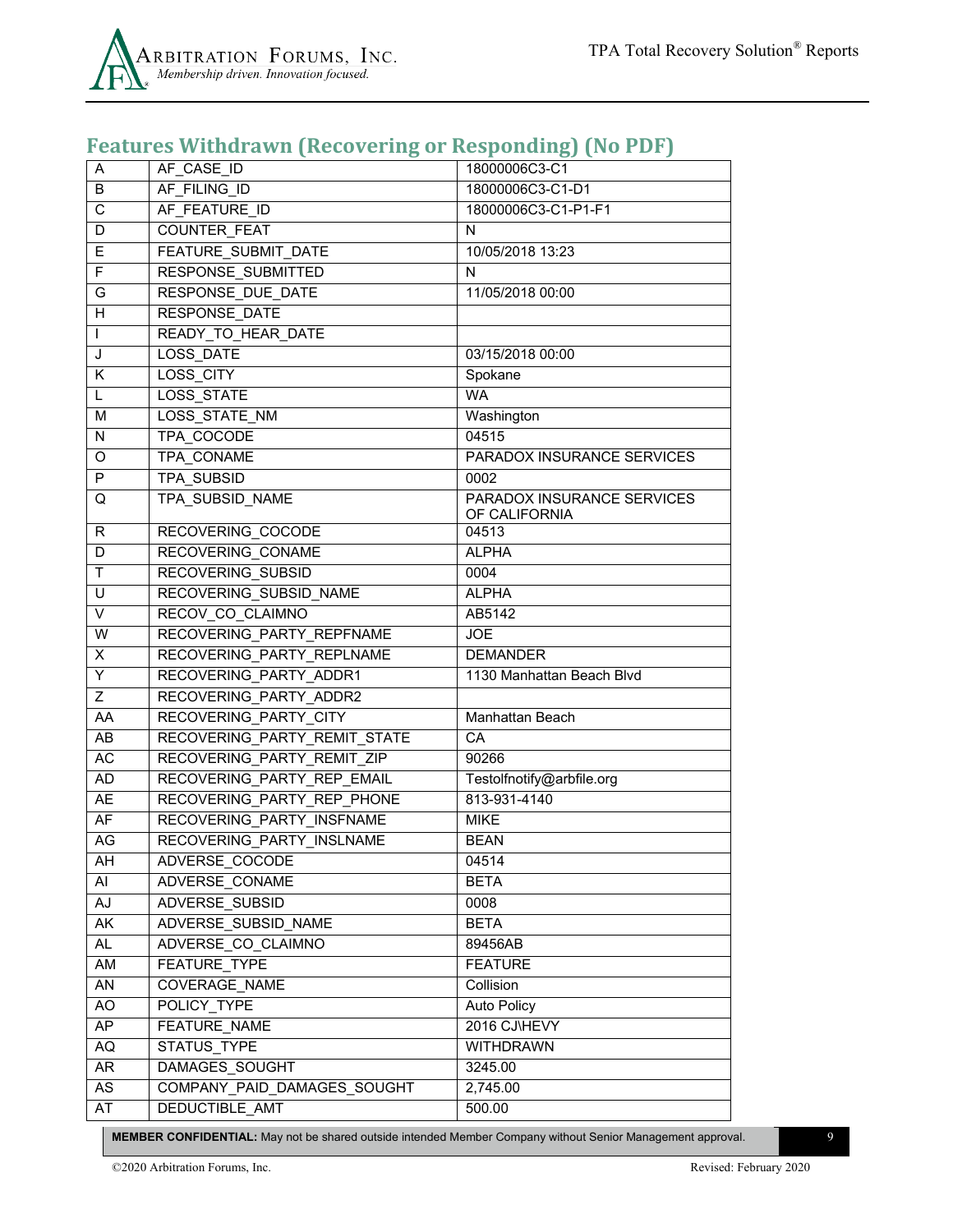

| AU                                    | rrro<br>LEGAL<br>トヒヒゝ | 0.00 |
|---------------------------------------|-----------------------|------|
| $\Delta V$<br>$\mathsf{A} \mathsf{v}$ | <b>YMENTS</b><br>אס   | 0.00 |

# <span id="page-9-0"></span>**No Response – Features Pending (No PDF)**

| Α                        | <b>OCCURRENCE STATUS</b>   |                   |
|--------------------------|----------------------------|-------------------|
| B                        | TPA COCODE                 | 4515              |
| $\overline{C}$           | TPA CONAME                 | <b>PARADOX</b>    |
| D                        | <b>TPA SUBSID</b>          | 0002              |
| E                        | <b>TPA SUBSID NAME</b>     | <b>PARADOX</b>    |
| F                        | ADVERSE COMP CODE          | 04513             |
| G                        | ADVERSE COMP NAME          | <b>ALPHA</b>      |
| H                        | <b>LOSS STATE</b>          | Tennessee         |
| $\mathsf{L}$             | ADVERSE_COMP_SUBSID_CODE   | 04513-001         |
| J                        | ADVERSE COMP SUBSID NAME   | <b>ALPHA</b>      |
| K                        | <b>COVERAGE</b>            | Collision         |
| L                        | AF FILING ID               | 1900100000-C1-D1  |
| М                        | ADVERSE PARTY CLAIM NO     | 5646487           |
| N                        | <b>FEATURE SUBMIT DATE</b> | 07/01/2019        |
| O                        | <b>RESPONSE DUE DATE</b>   | 07/31/2019        |
| P                        | DAYS LEFT TO RESPOND       | 6.00              |
| Q                        | <b>FEATURE</b>             | 2016 MAZD         |
| R                        | DAMAGE CLAIM               | \$986.04          |
| S                        | RECOV_CODE                 | 04514             |
| $\overline{\mathsf{T}}$  | <b>RECOV NAME</b>          | <b>BETA</b>       |
| $\overline{\mathsf{U}}$  | RECOV CO REPFNAME          | А.                |
| V                        | RECOV CO REPLNAME          | <b>SMITH</b>      |
| $\overline{W}$           | RECOV_REP_ADDR1            | PO Box 98         |
| X                        | RECOV REP ADDR2            |                   |
| Ÿ                        | <b>RECOV REP CITY</b>      | Atlanta           |
| $\overline{Z}$           | <b>RECOV REP STATE</b>     | GA                |
| AA                       | RECOV REP ZIP              | 30348             |
| AB                       | <b>RECOV REP EMAIL</b>     | asmith@alpha.com  |
| AC                       | <b>RECOV REP PHONE</b>     | 555-555-5555      |
| AD                       | <b>RECOV INSFNAME</b>      | <b>BOB</b>        |
| <b>AE</b>                | <b>RECOV INSLNAME</b>      | <b>JONES</b>      |
| AF                       | LOSS CITY                  |                   |
| <b>AG</b>                | <b>LOSS DATE</b>           | 09/29/2018        |
| $\overline{AH}$          | <b>LOSS COUNTY</b>         |                   |
| $\overline{AI}$          | ON HOLD                    | N                 |
| AJ                       | <b>STATUS</b>              | <b>INPROGRESS</b> |
| $\overline{\mathsf{AK}}$ | <b>DEDUCTIBLE</b>          | \$250.00          |
| AL                       | <b>ESH</b>                 | Y                 |